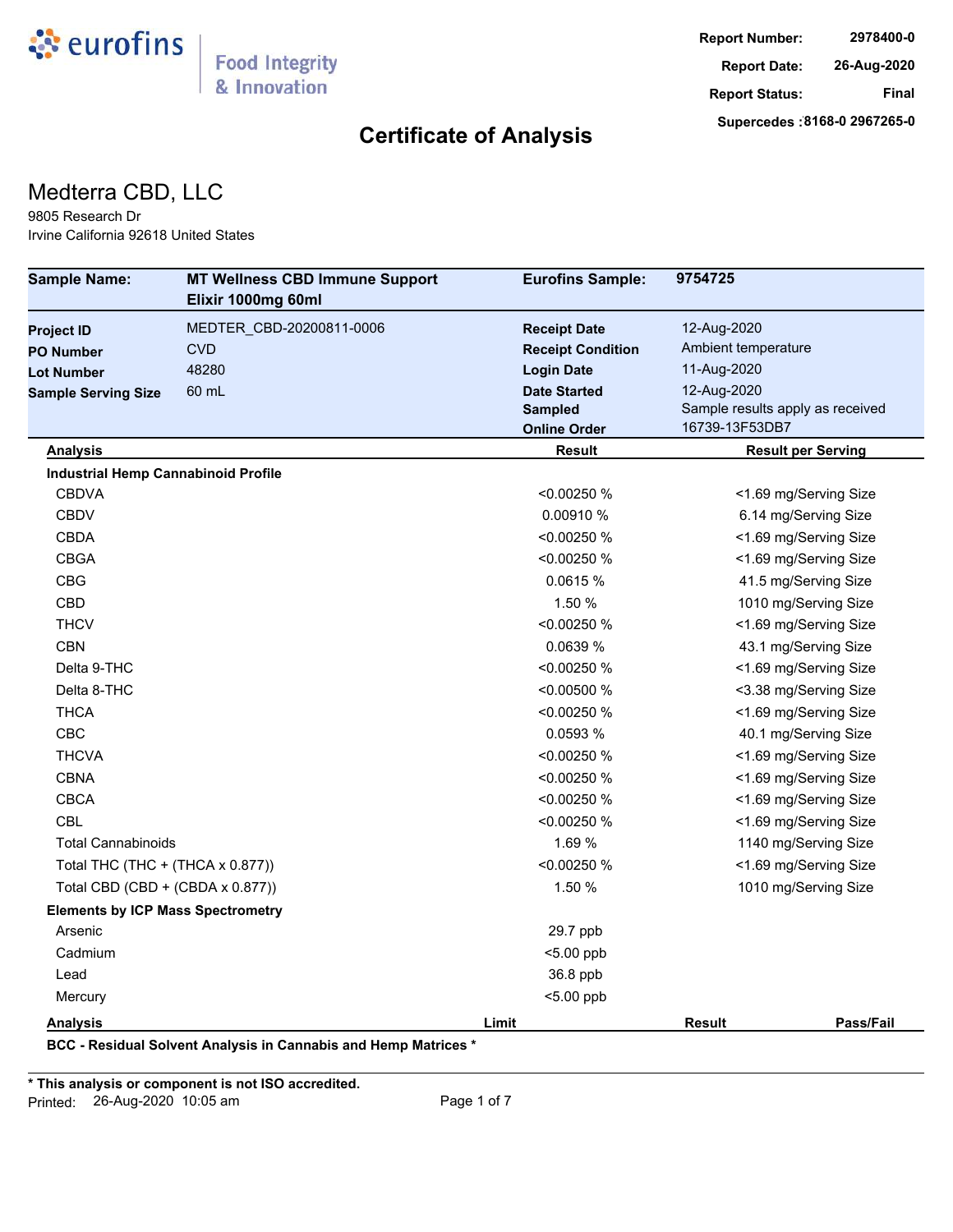

#### Medterra CBD, LLC

9805 Research Dr Irvine California 92618 United States

| <b>Sample Name:</b>             | <b>MT Wellness CBD Immune Support</b><br>Elixir 1000mg 60ml                                                                                    | <b>Eurofins Sample:</b>  | 9754725                          |           |
|---------------------------------|------------------------------------------------------------------------------------------------------------------------------------------------|--------------------------|----------------------------------|-----------|
| <b>Project ID</b>               | MEDTER CBD-20200811-0006                                                                                                                       | <b>Receipt Date</b>      | 12-Aug-2020                      |           |
| <b>PO Number</b>                | <b>CVD</b>                                                                                                                                     | <b>Receipt Condition</b> | Ambient temperature              |           |
| <b>Lot Number</b>               | 48280                                                                                                                                          | <b>Login Date</b>        | 11-Aug-2020                      |           |
| <b>Sample Serving Size</b>      | 60 mL                                                                                                                                          | <b>Date Started</b>      | 12-Aug-2020                      |           |
|                                 |                                                                                                                                                | <b>Sampled</b>           | Sample results apply as received |           |
|                                 |                                                                                                                                                | <b>Online Order</b>      | 16739-13F53DB7                   |           |
| <b>Analysis</b>                 |                                                                                                                                                | Limit                    | Result                           | Pass/Fail |
|                                 | BCC - Residual Solvent Analysis in Cannabis and Hemp Matrices *                                                                                |                          |                                  |           |
|                                 | <b>Category I Residual Solvent or Processing Chemical</b>                                                                                      |                          |                                  |           |
| 1.2-Dichloroethane              |                                                                                                                                                | $1.0$ ppm                | $<$ 1.0 ppm                      | Pass      |
| Benzene                         |                                                                                                                                                | $1.0$ ppm                | $<$ 1.0 ppm                      | Pass      |
| Chloroform                      |                                                                                                                                                | $1.0$ ppm                | $<$ 1.0 ppm                      | Pass      |
| Ethylene Oxide                  |                                                                                                                                                | 25.0 ppm                 | <25.0 ppm                        | Pass      |
| Methylene Chloride              |                                                                                                                                                | $1.0$ ppm                | $<$ 1.0 ppm                      | Pass      |
| Trichloroethylene               |                                                                                                                                                | $1.0$ ppm                | $<$ 1.0 ppm                      | Pass      |
| CASP.                           | The BCC limit of 1 ppm for Ethylene Oxide is not<br>achieved by this method. Reporting limit of 25<br>ppm is the limit recommended by the AOAC |                          |                                  |           |
|                                 | <b>Category II Residual Solvent or Processing Chemical</b>                                                                                     |                          |                                  |           |
| Isopropal Alcohol               |                                                                                                                                                | 5000 ppm                 | <500 ppm                         | Pass      |
| Acetone                         |                                                                                                                                                | 5000 ppm                 | $<$ 200 ppm                      | Pass      |
| Acetonitrile                    |                                                                                                                                                | 410 ppm                  | $<$ 200 ppm                      | Pass      |
| Ethanol                         |                                                                                                                                                | 5000 ppm                 | 1260 ppm                         | Pass      |
| <b>Ethyl Acetate</b>            |                                                                                                                                                | 5000 ppm                 | $500$ ppm                        | Pass      |
| <b>Ethyl Ether</b>              |                                                                                                                                                | 5000 ppm                 | <500 ppm                         | Pass      |
| Methanol                        |                                                                                                                                                | 3000 ppm                 | <500 ppm                         | Pass      |
| <b>Butane</b>                   |                                                                                                                                                | 5000 ppm                 | $500$ ppm                        | Pass      |
| Heptane                         |                                                                                                                                                | 5000 ppm                 | <50.0 ppm                        | Pass      |
| Hexane                          |                                                                                                                                                | 290 ppm                  | <30.0 ppm                        | Pass      |
| Pentane                         |                                                                                                                                                | 5000 ppm                 | <25.0 ppm                        | Pass      |
| Propane                         |                                                                                                                                                | 5000 ppm                 | <1000 ppm                        | Pass      |
| Toluene                         |                                                                                                                                                | 890 ppm                  | <90.0 ppm                        | Pass      |
| Xylenes (ortho-, meta-, para-)  |                                                                                                                                                | 2170 ppm                 | $<$ 160 ppm                      | Pass      |
| Control, Title 16, Division 42. | The Pass/Fail reporting designations are relative<br>to the limits set forth by the Bureau of Cannabis                                         |                          |                                  |           |

**\* This analysis or component is not ISO accredited.**

Printed: 26-Aug-2020 10:05 am Page 2 of 7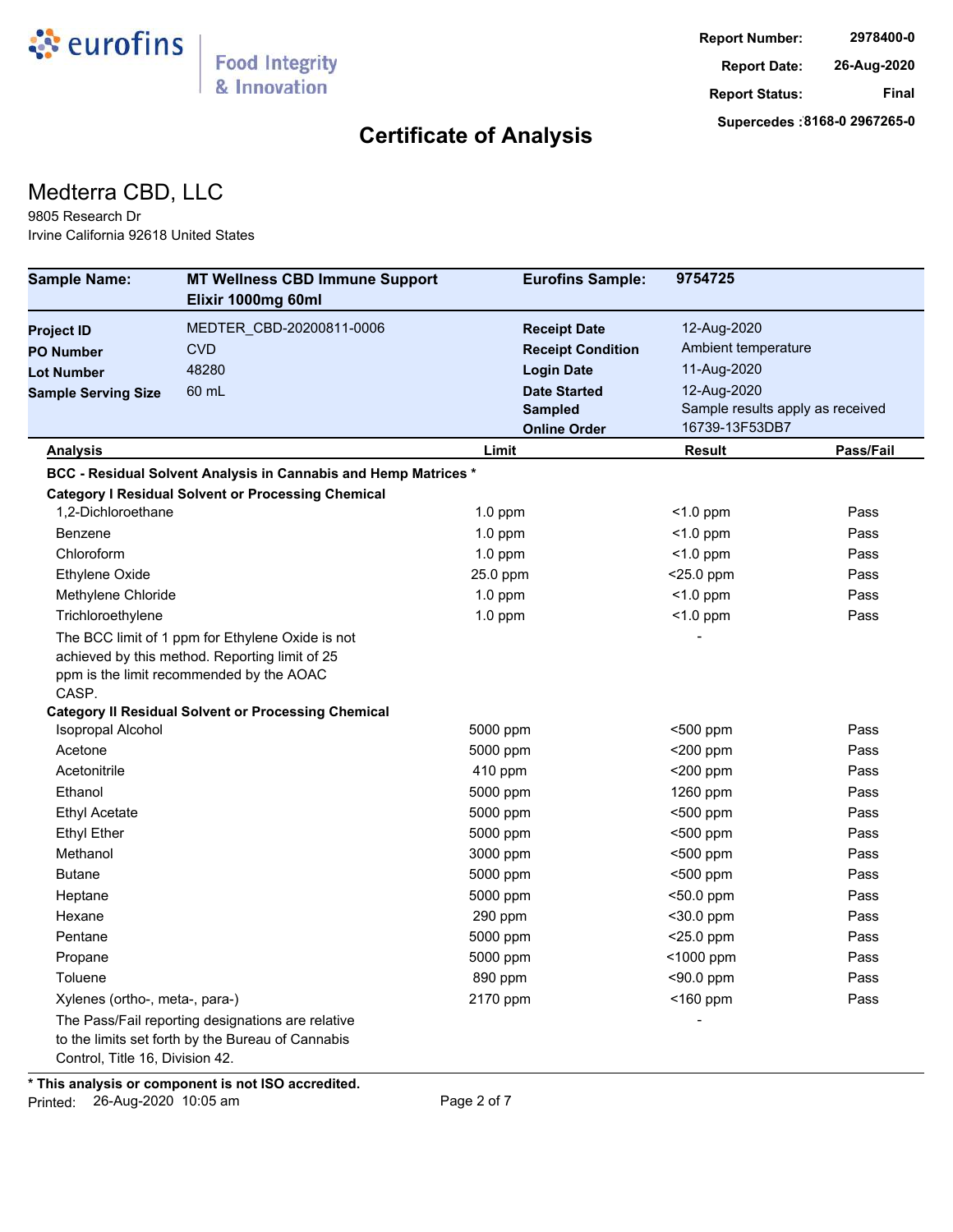

#### Medterra CBD, LLC

9805 Research Dr Irvine California 92618 United States

| <b>Sample Name:</b>           | <b>MT Wellness CBD Immune Support</b>                         | <b>Eurofins Sample:</b>  | 9754725                          |           |
|-------------------------------|---------------------------------------------------------------|--------------------------|----------------------------------|-----------|
|                               | Elixir 1000mg 60ml                                            |                          |                                  |           |
| <b>Project ID</b>             | MEDTER CBD-20200811-0006                                      | <b>Receipt Date</b>      | 12-Aug-2020                      |           |
| <b>PO Number</b>              | <b>CVD</b>                                                    | <b>Receipt Condition</b> | Ambient temperature              |           |
| <b>Lot Number</b>             | 48280                                                         | <b>Login Date</b>        | 11-Aug-2020                      |           |
| <b>Sample Serving Size</b>    | 60 mL                                                         | <b>Date Started</b>      | 12-Aug-2020                      |           |
|                               |                                                               | <b>Sampled</b>           | Sample results apply as received |           |
|                               |                                                               | <b>Online Order</b>      | 16739-13F53DB7                   |           |
| <b>Analysis</b>               |                                                               | Limit                    | Result                           | Pass/Fail |
|                               | Multi-Residue Analysis for hemp products - BCC Pesticide List |                          |                                  |           |
| Abamectin                     |                                                               | $0.3$ mg/kg              | <0.30 mg/kg                      | Pass      |
| Acephate                      |                                                               | 5 mg/kg                  | <0.10 mg/kg                      | Pass      |
| Acequinocyl                   |                                                               | 4 mg/kg                  | $<$ 1.0 mg/kg                    | Pass      |
| Acetamiprid                   |                                                               | 5 mg/kg                  | <0.10 mg/kg                      | Pass      |
| Aldicarb                      |                                                               | $0.1$ mg/kg              | $<$ 0.10 mg/kg                   | Pass      |
| Aldicarb sulfone (Aldoxycarb) |                                                               | $0.1$ mg/kg              | <0.10 mg/kg                      | Pass      |
| Aldicarb sulfoxide            |                                                               | $0.1$ mg/kg              | <0.10 mg/kg                      | Pass      |
| Azoxystrobin                  |                                                               | 40 mg/kg                 | <0.10 mg/kg                      | Pass      |
| <b>Bifenazate</b>             |                                                               | 5 mg/kg                  | <0.10 mg/kg                      | Pass      |
| <b>Bifenthrin</b>             |                                                               | $0.5$ mg/kg              | $<$ 0.10 mg/kg                   | Pass      |
| <b>Boscalid</b>               |                                                               | 10 mg/kg                 | <0.10 mg/kg                      | Pass      |
| Captan                        |                                                               | 5 mg/kg                  | $<$ 0.20 mg/kg                   | Pass      |
| Carbaryl                      |                                                               | $0.5$ mg/kg              | <0.10 mg/kg                      | Pass      |
| Carbofuran                    |                                                               | $0.1$ mg/kg              | $<$ 0.10 mg/kg                   | Pass      |
| Carbofuran-3-hydroxy-         |                                                               | $0.1$ mg/kg              | <0.10 mg/kg                      | Pass      |
| Chlorantraniliprole           |                                                               | 40 mg/kg                 | <0.10 mg/kg                      | Pass      |
| Chlordane, cis-               |                                                               | $0.1$ mg/kg              | <0.10 mg/kg                      | Pass      |
| Chlordane, trans-             |                                                               | $0.1$ mg/kg              | <0.10 mg/kg                      | Pass      |
| Chlorfenapyr                  |                                                               | $0.1$ mg/kg              | <0.10 mg/kg                      | Pass      |
| Chlorpyrifos                  |                                                               | $0.1$ mg/kg              | <0.10 mg/kg                      | Pass      |
| Clofentezine                  |                                                               | $0.5$ mg/kg              | <0.10 mg/kg                      | Pass      |
| Coumaphos                     |                                                               | $0.1$ mg/kg              | <0.10 mg/kg                      | Pass      |
| Cyfluthrin                    |                                                               | 1 mg/kg                  | <0.10 mg/kg                      | Pass      |
| Cypermethrin                  |                                                               | 1 mg/kg                  | $<$ 0.10 mg/kg                   | Pass      |
| Diazinon                      |                                                               | $0.2$ mg/kg              | <0.10 mg/kg                      | Pass      |
| <b>Dichlorvos</b>             |                                                               | $0.1$ mg/kg              | <0.10 mg/kg                      | Pass      |
| Dimethoate                    |                                                               | $0.1$ mg/kg              | <0.10 mg/kg                      | Pass      |
| Dimethomorph                  |                                                               | 20 mg/kg                 | <0.10 mg/kg                      | Pass      |

**\* This analysis or component is not ISO accredited.**

Printed: 26-Aug-2020 10:05 am Page 3 of 7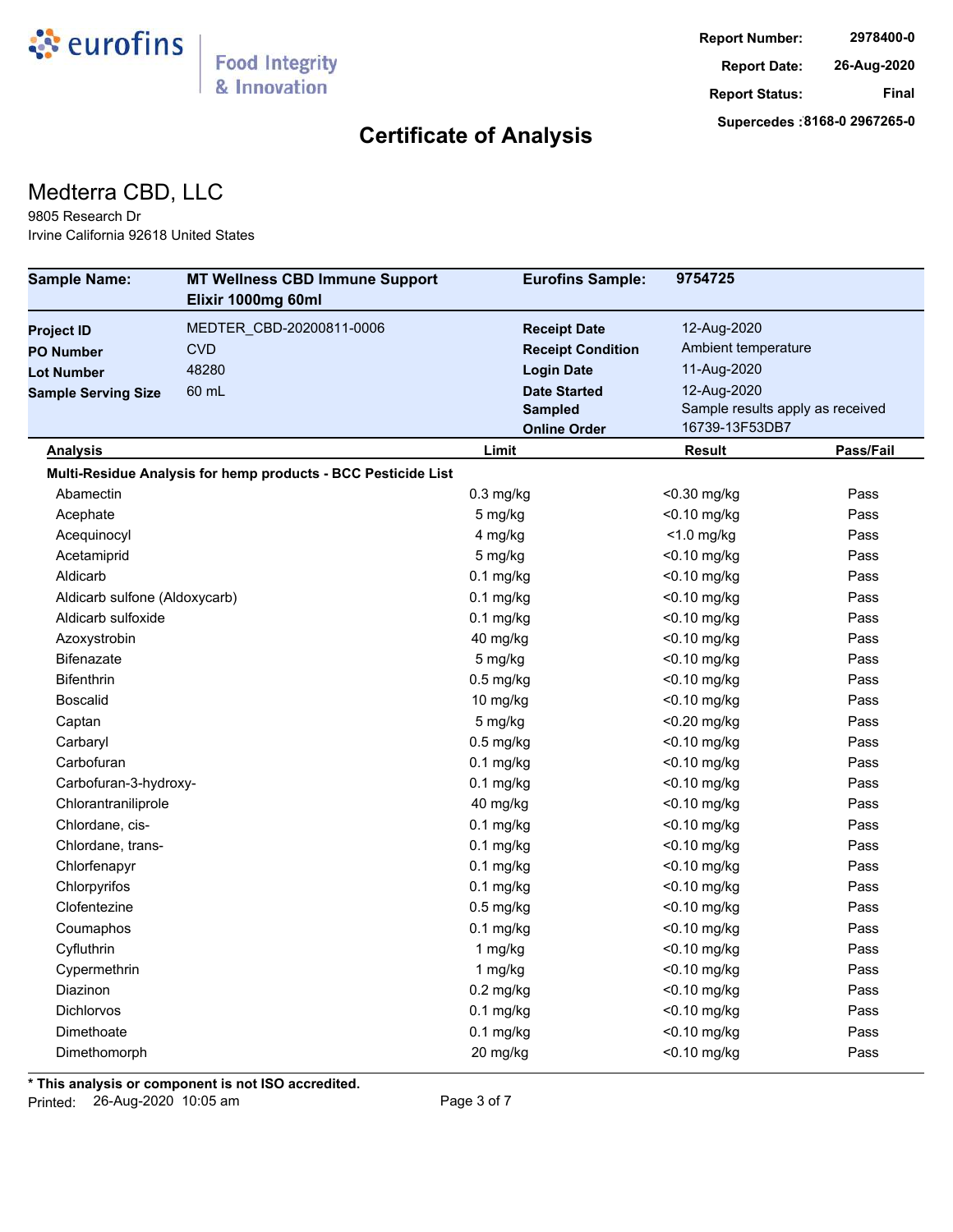

#### Medterra CBD, LLC

9805 Research Dr Irvine California 92618 United States

| <b>Sample Name:</b>        | <b>MT Wellness CBD Immune Support</b>                         | <b>Eurofins Sample:</b>  | 9754725                          |           |
|----------------------------|---------------------------------------------------------------|--------------------------|----------------------------------|-----------|
|                            | Elixir 1000mg 60ml                                            |                          |                                  |           |
| <b>Project ID</b>          | MEDTER_CBD-20200811-0006                                      | <b>Receipt Date</b>      | 12-Aug-2020                      |           |
| <b>PO Number</b>           | <b>CVD</b>                                                    | <b>Receipt Condition</b> | Ambient temperature              |           |
| <b>Lot Number</b>          | 48280                                                         | <b>Login Date</b>        | 11-Aug-2020                      |           |
| <b>Sample Serving Size</b> | 60 mL                                                         | <b>Date Started</b>      | 12-Aug-2020                      |           |
|                            |                                                               | <b>Sampled</b>           | Sample results apply as received |           |
|                            |                                                               | <b>Online Order</b>      | 16739-13F53DB7                   |           |
| <u>Analysis</u>            |                                                               | Limit                    | Result                           | Pass/Fail |
|                            | Multi-Residue Analysis for hemp products - BCC Pesticide List |                          |                                  |           |
| Ethoprophos                |                                                               | $0.1$ mg/kg              | <0.10 mg/kg                      | Pass      |
| Etofenprox                 |                                                               | $0.1$ mg/kg              | <0.10 mg/kg                      | Pass      |
| Etoxazole                  |                                                               | $1.5$ mg/kg              | <0.10 mg/kg                      | Pass      |
| Fenoxycarb                 |                                                               | $0.1$ mg/kg              | <0.10 mg/kg                      | Pass      |
| Fenpyroximate              |                                                               | 2 mg/kg                  | $<$ 0.10 mg/kg                   | Pass      |
| Fipronil                   |                                                               | $0.1$ mg/kg              | <0.10 mg/kg                      | Pass      |
| Fipronil desulfinyl        |                                                               | $0.1$ mg/kg              | <0.10 mg/kg                      | Pass      |
| Fipronil sulfone           |                                                               | $0.1$ mg/kg              | <0.10 mg/kg                      | Pass      |
| Flonicamid                 |                                                               | 2 mg/kg                  | $<$ 0.10 mg/kg                   | Pass      |
| Fludioxonil                |                                                               | 30 mg/kg                 | $<$ 0.10 mg/kg                   | Pass      |
| Hexythiazox                |                                                               | 2 mg/kg                  | <0.10 mg/kg                      | Pass      |
| Imazalil                   |                                                               | $0.1$ mg/kg              | $<$ 0.10 mg/kg                   | Pass      |
| Imidacloprid               |                                                               | 3 mg/kg                  | $<$ 0.10 mg/kg                   | Pass      |
| Kresoxim-methyl            |                                                               | 1 mg/kg                  | $<$ 0.10 mg/kg                   | Pass      |
| Malathion                  |                                                               | 5 mg/kg                  | <0.10 mg/kg                      | Pass      |
| Metalaxyl                  |                                                               | 15 mg/kg                 | <0.10 mg/kg                      | Pass      |
| Methiocarb                 |                                                               | $0.1$ mg/kg              | <0.10 mg/kg                      | Pass      |
| Methiocarb sulfone         |                                                               | $0.1$ mg/kg              | $<$ 0.10 mg/kg                   | Pass      |
| Methiocarb sulfoxide       |                                                               | $0.1$ mg/kg              | <0.10 mg/kg                      | Pass      |
| Methomyl                   |                                                               | $0.1$ mg/kg              | <0.10 mg/kg                      | Pass      |
| Mevinphos                  |                                                               | $0.1$ mg/kg              | $<$ 0.10 mg/kg                   | Pass      |
| Myclobutanil               |                                                               | 9 mg/kg                  | <0.10 mg/kg                      | Pass      |
| Naled                      |                                                               | $0.5$ mg/kg              | <0.10 mg/kg                      | Pass      |
| Oxamyl                     |                                                               | $0.2$ mg/kg              | <0.10 mg/kg                      | Pass      |
| Paclobutrazol              |                                                               | $0.1$ mg/kg              | <0.10 mg/kg                      | Pass      |
| Methyl parathion           |                                                               | $0.1$ mg/kg              | <0.10 mg/kg                      | Pass      |
| Pentachloroaniline         |                                                               | $0.2$ mg/kg              | <0.10 mg/kg                      | Pass      |
| Pentachlorobenzene         |                                                               | $0.2$ mg/kg              | <0.10 mg/kg                      | Pass      |

**\* This analysis or component is not ISO accredited.**

Printed: 26-Aug-2020 10:05 am Page 4 of 7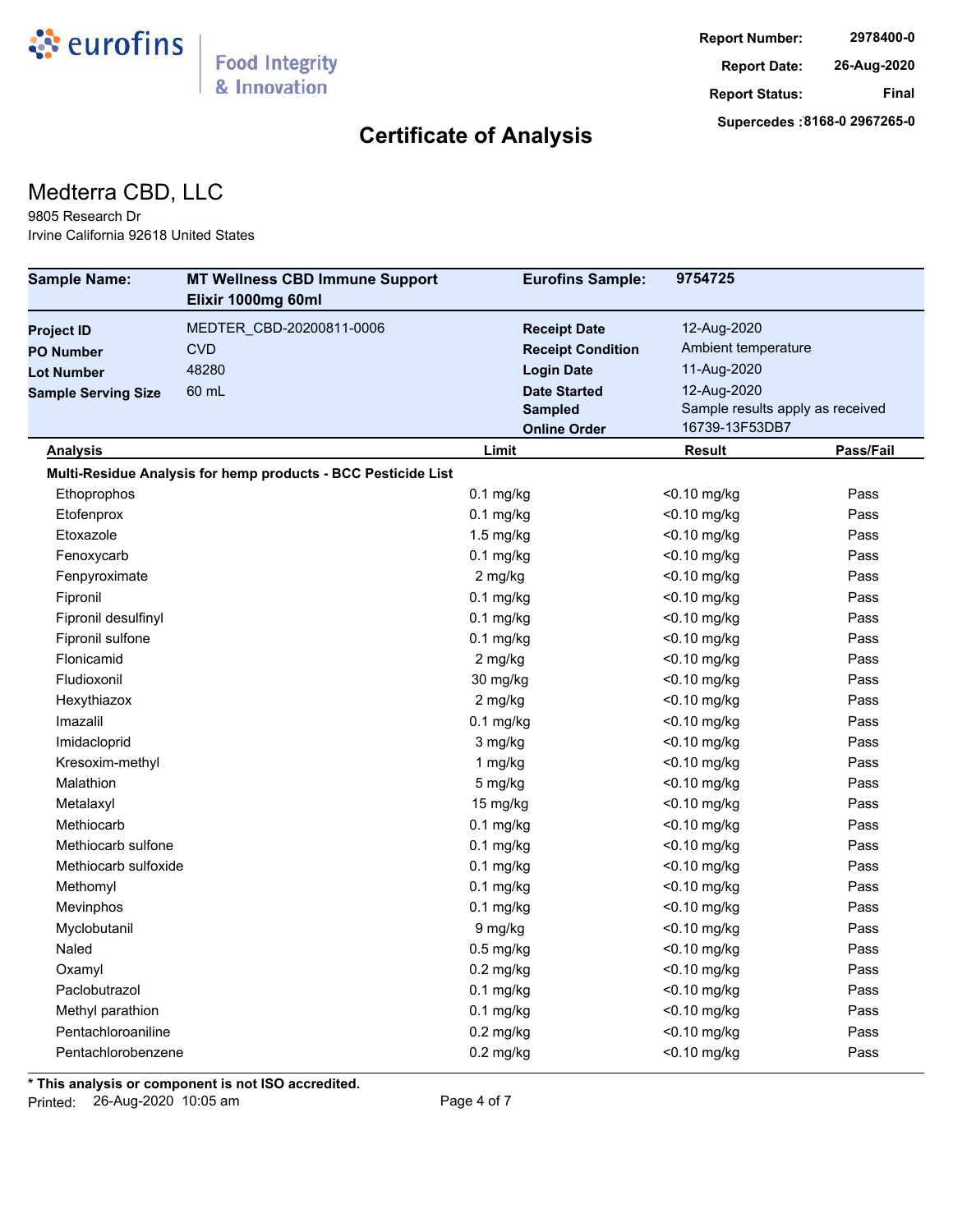

#### Medterra CBD, LLC

9805 Research Dr Irvine California 92618 United States

| <b>Sample Name:</b>             | <b>MT Wellness CBD Immune Support</b><br>Elixir 1000mg 60ml                                            | <b>Eurofins Sample:</b>  | 9754725                          |           |
|---------------------------------|--------------------------------------------------------------------------------------------------------|--------------------------|----------------------------------|-----------|
| <b>Project ID</b>               | MEDTER CBD-20200811-0006                                                                               | <b>Receipt Date</b>      | 12-Aug-2020                      |           |
| <b>PO Number</b>                | <b>CVD</b>                                                                                             | <b>Receipt Condition</b> | Ambient temperature              |           |
| <b>Lot Number</b>               | 48280                                                                                                  | <b>Login Date</b>        | 11-Aug-2020                      |           |
| <b>Sample Serving Size</b>      | 60 mL                                                                                                  | <b>Date Started</b>      | 12-Aug-2020                      |           |
|                                 |                                                                                                        | <b>Sampled</b>           | Sample results apply as received |           |
|                                 |                                                                                                        | <b>Online Order</b>      | 16739-13F53DB7                   |           |
| <b>Analysis</b>                 |                                                                                                        | Limit                    | Result                           | Pass/Fail |
|                                 | Multi-Residue Analysis for hemp products - BCC Pesticide List                                          |                          |                                  |           |
| Pentachlorobenzonitrile         |                                                                                                        | $0.2$ mg/kg              | <0.10 mg/kg                      | Pass      |
| Pentachlorothioanisole          |                                                                                                        | $0.2$ mg/kg              | <0.10 mg/kg                      | Pass      |
| Permethrin                      |                                                                                                        | 20 mg/kg                 | <0.10 mg/kg                      | Pass      |
| Phosmet                         |                                                                                                        | $0.2$ mg/kg              | $<$ 0.10 mg/kg                   | Pass      |
| Piperonylbutoxide               |                                                                                                        | 8 mg/kg                  | $<$ 0.10 mg/kg                   | Pass      |
| Prallethrin                     |                                                                                                        | $0.4$ mg/kg              | $<$ 0.10 mg/kg                   | Pass      |
| Propiconazole (sum of isomers)  |                                                                                                        | 20 mg/kg                 | <0.10 mg/kg                      | Pass      |
| Propoxur                        |                                                                                                        | $0.1$ mg/kg              | <0.10 mg/kg                      | Pass      |
| Pyrethrins                      |                                                                                                        | 1 mg/kg                  | $<$ 1.0 mg/kg                    | Pass      |
| Pyridaben                       |                                                                                                        | 3 mg/kg                  | <0.10 mg/kg                      | Pass      |
| Pentachloronitrobenzene         |                                                                                                        | $0.2$ mg/kg              | $<$ 0.10 mg/kg                   | Pass      |
| Spinetoram                      |                                                                                                        | 3 mg/kg                  | $<$ 0.10 mg/kg                   | Pass      |
| Spinosad                        |                                                                                                        | 3 mg/kg                  | $<$ 0.10 mg/kg                   | Pass      |
| Spiromesifen                    |                                                                                                        | 12 mg/kg                 | $<$ 0.10 mg/kg                   | Pass      |
| Spirotetramat                   |                                                                                                        | 13 mg/kg                 | $<$ 0.10 mg/kg                   | Pass      |
| Spiroxamine                     |                                                                                                        | $0.1$ mg/kg              | $<$ 0.10 mg/kg                   | Pass      |
| Tebuconazole                    |                                                                                                        | 2 mg/kg                  | $<$ 0.10 mg/kg                   | Pass      |
| Thiacloprid                     |                                                                                                        | $0.1$ mg/kg              | <0.10 mg/kg                      | Pass      |
| Thiamethoxam                    |                                                                                                        | 4.5 mg/kg                | <0.10 mg/kg                      | Pass      |
| Trifloxystrobin                 |                                                                                                        | 30 mg/kg                 | <0.10 mg/kg                      | Pass      |
| Control, Title 16, Division 42. | The Pass/Fail reporting designations are relative<br>to the limits set forth by the Bureau of Cannabis |                          |                                  |           |
|                                 | Multi-Residue Analysis for hemp products - BCC Pesticides Fenhexamid and Daminoside                    |                          |                                  |           |
| Daminozide                      |                                                                                                        | $0.1$ mg/kg              | <0.10 mg/kg                      | Pass      |
| Fenhexamid                      |                                                                                                        | 10 mg/kg                 | <0.10 mg/kg                      | Pass      |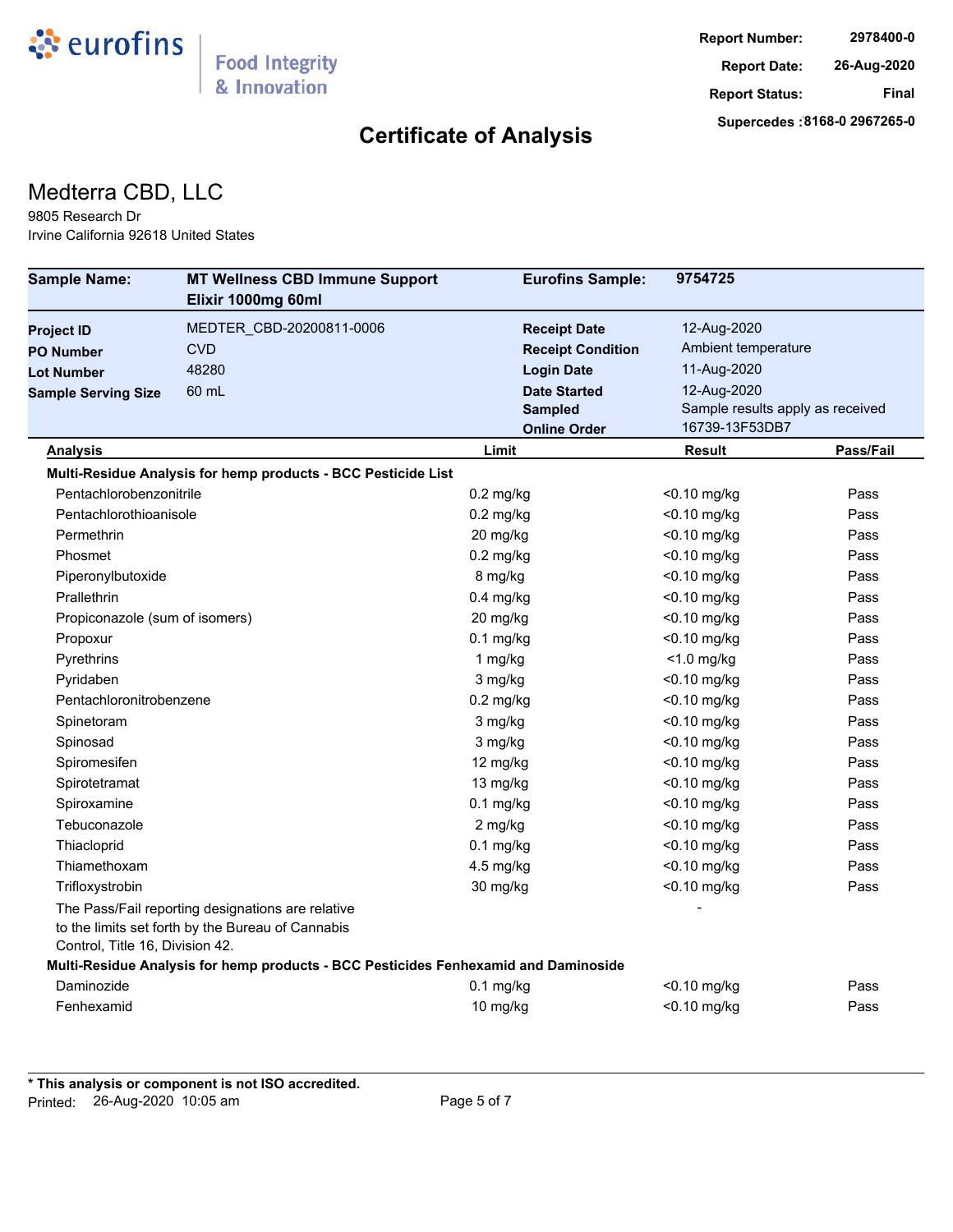

#### Medterra CBD, LLC

9805 Research Dr Irvine California 92618 United States

| <b>Sample Name:</b>                          | <b>MT Wellness CBD Immune Support</b><br>Elixir 1000mg 60ml                                                                                                                                                                                                                                                                                                                                                                                                   | <b>Eurofins Sample:</b>  | 9754725                                                                             |                                         |
|----------------------------------------------|---------------------------------------------------------------------------------------------------------------------------------------------------------------------------------------------------------------------------------------------------------------------------------------------------------------------------------------------------------------------------------------------------------------------------------------------------------------|--------------------------|-------------------------------------------------------------------------------------|-----------------------------------------|
| <b>Project ID</b>                            | MEDTER CBD-20200811-0006                                                                                                                                                                                                                                                                                                                                                                                                                                      | <b>Receipt Date</b>      | 12-Aug-2020                                                                         |                                         |
| <b>PO Number</b>                             | <b>CVD</b>                                                                                                                                                                                                                                                                                                                                                                                                                                                    | <b>Receipt Condition</b> | Ambient temperature                                                                 |                                         |
| <b>Lot Number</b>                            | 48280                                                                                                                                                                                                                                                                                                                                                                                                                                                         | <b>Login Date</b>        | 11-Aug-2020                                                                         |                                         |
| <b>Sample Serving Size</b>                   | 60 mL                                                                                                                                                                                                                                                                                                                                                                                                                                                         | <b>Date Started</b>      | 12-Aug-2020                                                                         |                                         |
|                                              |                                                                                                                                                                                                                                                                                                                                                                                                                                                               | <b>Sampled</b>           | Sample results apply as received                                                    |                                         |
|                                              |                                                                                                                                                                                                                                                                                                                                                                                                                                                               | <b>Online Order</b>      | 16739-13F53DB7                                                                      |                                         |
| <b>Analysis</b>                              | Multi-Residue Analysis for hemp products - BCC Pesticides Fenhexamid and Daminoside                                                                                                                                                                                                                                                                                                                                                                           | Limit                    | <b>Result</b>                                                                       | Pass/Fail                               |
| Control, Title 16, Division 42.              | The Pass/Fail reporting designations are relative<br>to the limits set forth by the Bureau of Cannabis                                                                                                                                                                                                                                                                                                                                                        |                          |                                                                                     |                                         |
| <b>Method References</b>                     |                                                                                                                                                                                                                                                                                                                                                                                                                                                               |                          |                                                                                     | <b>Testing Location</b>                 |
| CANN_SOL_S)<br>Internally Developed Method   | <b>BCC - Residual Solvent Analysis in Cannabis and Hemp Matrices (</b>                                                                                                                                                                                                                                                                                                                                                                                        |                          | <b>Food Integrity Innovation-Madison</b>                                            | 3301 Kinsman Blvd Madison, WI 53704 USA |
| Elements by ICP Mass Spectrometry (ICP_MS_S) |                                                                                                                                                                                                                                                                                                                                                                                                                                                               |                          | <b>Food Integrity Innovation-Madison</b><br>3301 Kinsman Blvd Madison, WI 53704 USA |                                         |
| International, 94(4): 1240 - 1252 (2011).    | Official Methods of Analysis, Method 2011.19 and 993.14, AOAC INTERNATIONAL, (Modified).<br>Paquette, L.H., Szabo, A., Thompson, J.J., "Simultaneous Determination of Chromium, Selenium, and Molybdenum in<br>Nutritional Products by Inductively Coupled Plasma/Mass Spectrometry: Single-Laboratory Validation," Journal of AOAC                                                                                                                           |                          |                                                                                     |                                         |
|                                              | Industrial Hemp Cannabinoid Profile (IHCBD_S)                                                                                                                                                                                                                                                                                                                                                                                                                 |                          | <b>Food Integrity Innovation-Madison</b>                                            | 3301 Kinsman Blvd Madison, WI 53704 USA |
|                                              | Official Methods of Analysis, Method 2018.11, AOAC INTERNATIONAL, (Modified). Lukas Vaclavik, Frantisek Benes, Alex Krmela,<br>Veronika Svobodova, Jana Hajsolva and Katerina Mastovska, "Quantification of Cannabinoids in Cannabis Dried Plant Materials,<br>Concentrates, and Oils Liquid Chromatography-Diode Array Detection Technique with Optional Mass Spectrometric Detection, " First<br>Action Method, Journal of AOAC International, Future Issue |                          |                                                                                     |                                         |